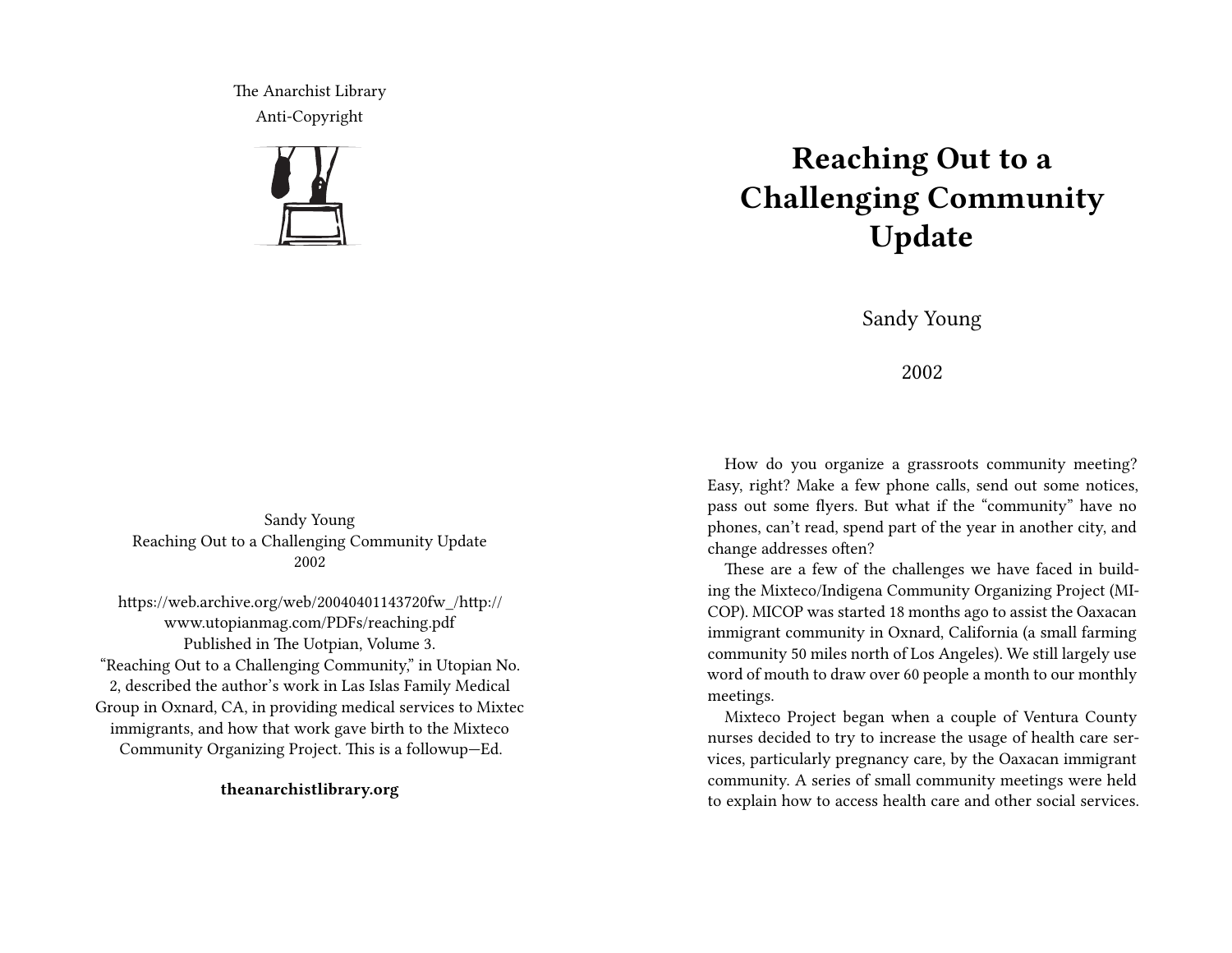These meetings succeeded because they spoke to immediate, concrete needs of the people, and because people were encouraged to communicate in their own language.Mixtec is one of 16 different indigenous languages spoken in Oaxaca, and is the language of the vast majority of Oaxacan immigrants in the Oxnard/Ventura County area.

At the core of the project today is Catalina Navarrete, a Oaxacan immigrant and former farm worker who works as a Mixteco translator at Las Islas Clinic, a large county-funded Family Practice Clinic where hundreds of Mixtec farm workers and their children receive medical care. Having had to learn to navigate the social service bureaucracy herself several years ago, she talks to a daily stream of Mixtec immigrants who file into her office for help with paperwork, medical,housing and personal issues.

Over the past year, a secondary layer of leadership has also been built. A number of Mixtec women come every month to volunteer their time in the Project's activities. Most of these women are also farm workers, perhaps here a little longer, somewhat better established and eager to help the more recently arrived immigrants.

One of the biggest successes so far is the Literacy Project.Thanks to a small grant and the cooperation of the Mexican consulate in donating workbooks, two-hour classes are given every Sunday to help Mixtec adults learn to speak,read and write in Spanish. Most have never had formal education prior to the classes. Despite long commutes on public buses, 30 adults have attended the classes, and we plan to expand to new times and locations. Mixtec volunteers assist the teacher with the classes.

At first, we considered conducting the classes in English, the language the immigrant children learn in school. But in the course of the discussion, it became clear that Spanish is the more important second language. It is the language of the agricultural community in California—the foremen, the other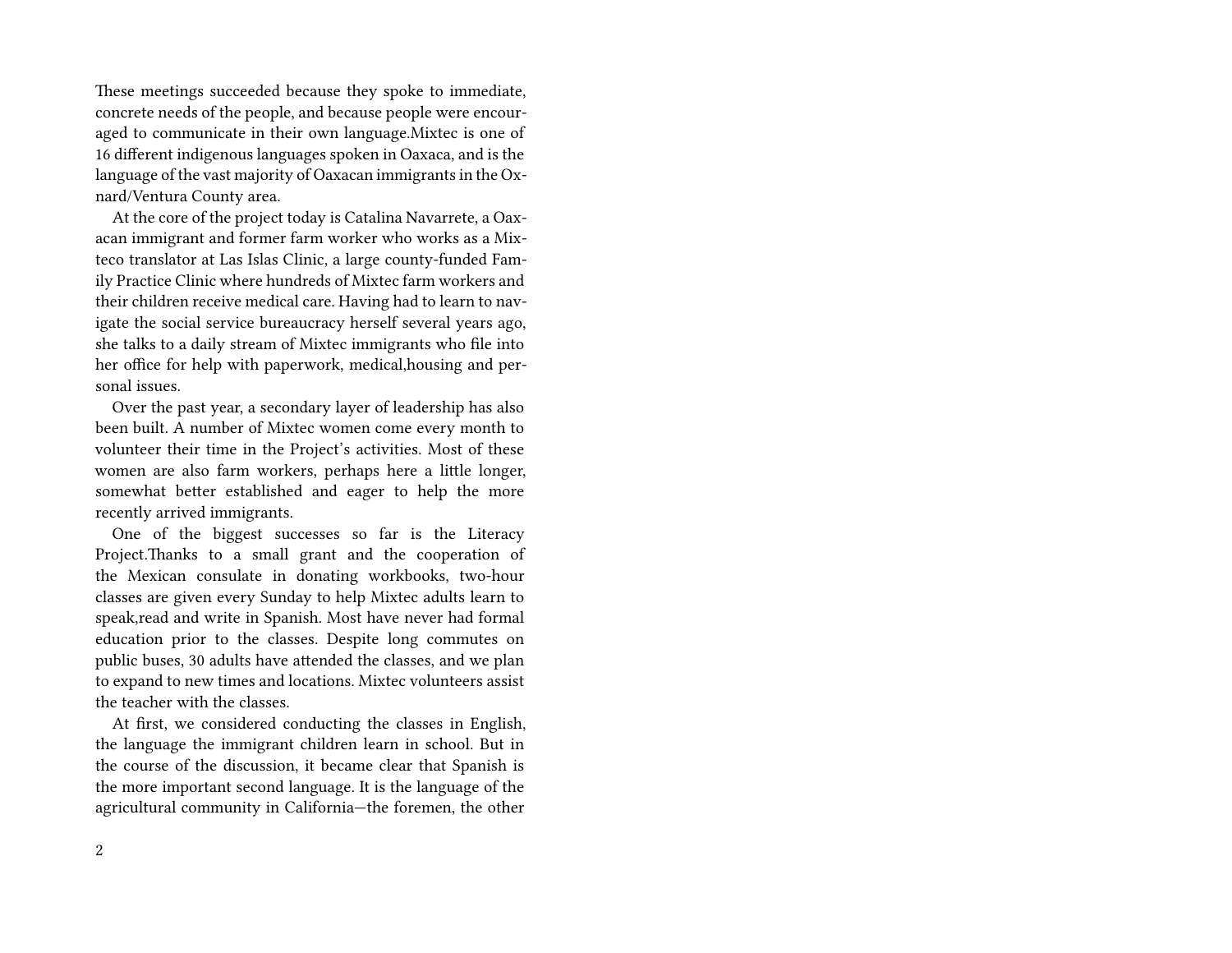workers, the union leaders. It is also the language of the vast majority of people renting living quarters to the agricultural community. All throughout Oxnard, Spanish is the primary language. Adults may live there for 20 years and never learn English  $-$  it's just not necessary.

This phenomenon can be seen throughout Southern California,and no doubt in many other regions as well. In Los Angeles, when Asian small business owners arrive, they often learn Spanish before they learn English. It's more important to their survival. Ultimately, then, we decided on Spanish as the language of instruction.

Food distribution is another important ongoing activity of the MICOP. Non-perishable USDA surplus food is ordered once a month, and reorganized for pickup by families in need. Some emergency food is always available, and a mobile food pantry is being planned to meet the ongoing problem of lack of transportation. Over 20,000 pounds of food has already been distributed.

Mixteco Project's goal is building (rebuilding, really, since Mixtec tradition emphasizes social responsibility) a strong community structure. Meetings are run by Mixtec members themselves. English and Spanish speaking supporters come to meetings to lend support and make presentations on topics such as health care, safety, housing, education, domestic violence and legal issues. Each month, more community members speak out on the issues they feel are important.

For instance, last month two representatives from the Mexican Consulate came to explain how people could obtain Mexican ID cards, and how committed the Consulate was to helping people out. But rather than simply nodding in gratitude, members wanted to know why they had to wait all day at the Consulate, why they were denied ID cards for not having forms of identification such as birth certificates which don't even exist for most Mixteco people, why there are no Mixteco translators at the Consulate. The Consulate has already made some